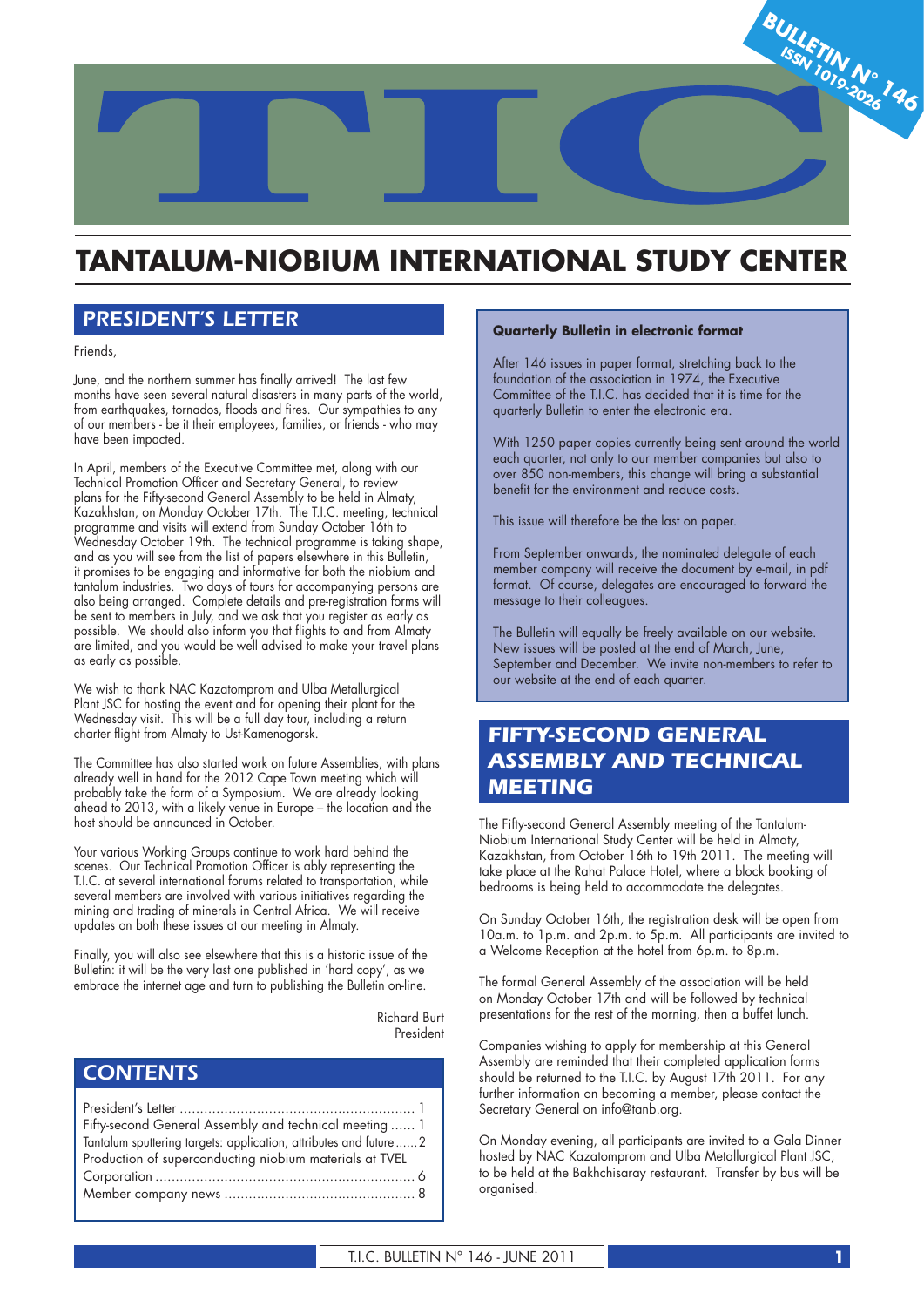A second technical session will be held on the morning of Tuesday October 18th, followed by lunch.

The full technical programme is published herebelow.

On Wednesday October 19th, there will be a plant tour to the tacility of Ulba Metallurgical Plant JSC. A chartered flight will take the group to Ust-Kamenogorsk, around one and a half hours away from Almaty.

Ulba Metallurgical Plant Joint Stock Company was established on October 29th 1949. The company is one of the world's largest producers of uranium dioxide fuel pellets for nuclear power plants and also manufactures beryllium, tantalum and niobium products.

The uranium production facility has been processing materials for further use in the nuclear industry since 1954.

The tantalum and niobium production facility has a full production cycle from raw material processing to manufacturing of finished products. Production is remarkable for its flexible technology of processing any kind of tantalum and niobium raw materials, including hardly recoverable ones.

The beryllium production facility includes all processing phases from ore concentrate processing to manufacturing of finished products.

Quality and Environment Management Systems are certified by the International Certification Body TÜV Thüringen for compliance with EN ISO 9001:2008 and EN ISO 14001:2004 in all three production areas.

In 1997, the company was incorporated into the National Atomic Company Kazatomprom, a national operator of the Republic of Kazakhstan for export of uranium and uranium compounds, rare metals, nuclear fuel for power plants, special purpose equipment, and dual-use technologies and materials. It is now amongst the leading uranium mining companies in the world.

Sightseeing tours for accompanying persons are also being arranged for Monday and Tuesday. One day, participants will discover central Almaty and the immediate surroundings, with the Kok-Tobe Hill and Medeo Gorge. The other day will take participants a little further afield, to appreciate the history and beautiful scenery of the local countryside.

An invitation will be sent to the nominated delegate of each member company in July. Others who would like to attend should contact the T.I.C. as soon as possible

# *FIFTY-SECOND GENERAL ASSEMBLY: TECHNICAL PROGRAMME*

The following papers are expected (not in running order):

#### **Current trends in the development of production technology for tantalum powders with capacitance of up to 8 kCV**

by L.M. Frolova and A.E. Kaynazarova, NAC Kazatomprom, Ulba Metallurgical Plant

#### **NbZr1 alloy used for superconductive joints for radiofrequency superconducting (RFSC) cavities**

by Bernd Spaniol, Andreas Uhlendorf, Joachim Rutz, Xenia Singer, Jacek Sekutowicz and Peter Kneisel, W.C. Heraeus

#### **New operating developments at Mibra mine** by Itamar Resende, Companhia Industrial Fluminense

## **Current situation and prospects for high capacitance tantalum powder**

by Zhang Xueqing, Ma Yuezhong, Cheng Yuewei, Wang Zhidao, Luo Guoqing, Lin Fukun and Chen Xueqing, CNMC Ningxia Orient Group

#### **As it was and in our time** by K. A. Stewart and G. T. Ibbs, A.S. Metallurgy (Liverpool)

## **Development of electron beam melting technology at Ulba Metallurgical Plant JSC**

by S.J. Dobrusin and D.V. Popov, NAC Kazatomprom, Ulba Metallurgical Plant

## **Tantalum market trends in the Far East**

by Hiroaki Yoshinaga and Shigeo Nakamura, Advanced Material Japan

## **Development of a new generation pilot plant for production of tantalum powders utilizing FFC Cambridge process principles**

by Ian Margerison, Metalysis

#### **Technology for production of niobium master alloy and high-purity niobium at Ulba Metallurgical Plant JSC**

by D.V. Popov, S.J. Dobrusin, A.B. Savichev and G.A. Gaintsev, NAC Kazatomprom, Ulba Metallurgical Plant

## **T.I.C. statistics and transport update**

by Ulric Schwela, Tantalum-Niobium International Study Center

## **Tantalum market prospects**

by A. Bossonogov and A. Tsorayev, NAC Kazatomprom, Ulba Metallurgical Plant

## **Research on large grain niobium sheet process used in superconducting accelerating cavity**

by Xie Weiping, CNMC Ningxia Orient Group

Update on conflict-free supply chain management issues by William Millman, AVX, and Richard Burt, GraviTa Inc.

#### **Overview of the artisanal mining sector in Eastern DRC: current initiatives on the ground**

by John Kanyoni, Mining Chamber, Fédération des Entreprises du Congo

# *TANTALUM SPUTTERING TARGETS: APPLICATION, ATTRIBUTES AND FUTURE*

This article was prepared from the paper by Paul S. Gilman of Praxair Electronics presented at the meeting of the T.I.C. held on the shores of Lake Tahoe, Nevada, U.S.A., in October 2010.

## *INTRODUCTION*

The ability of tantalum to form a thin, protective oxide is the basis for the application of tantalum in electrolytic capacitors.

# **HTTPP** www.tanb.org<br>
e-mail to<br>
info@tanb.org e-mail to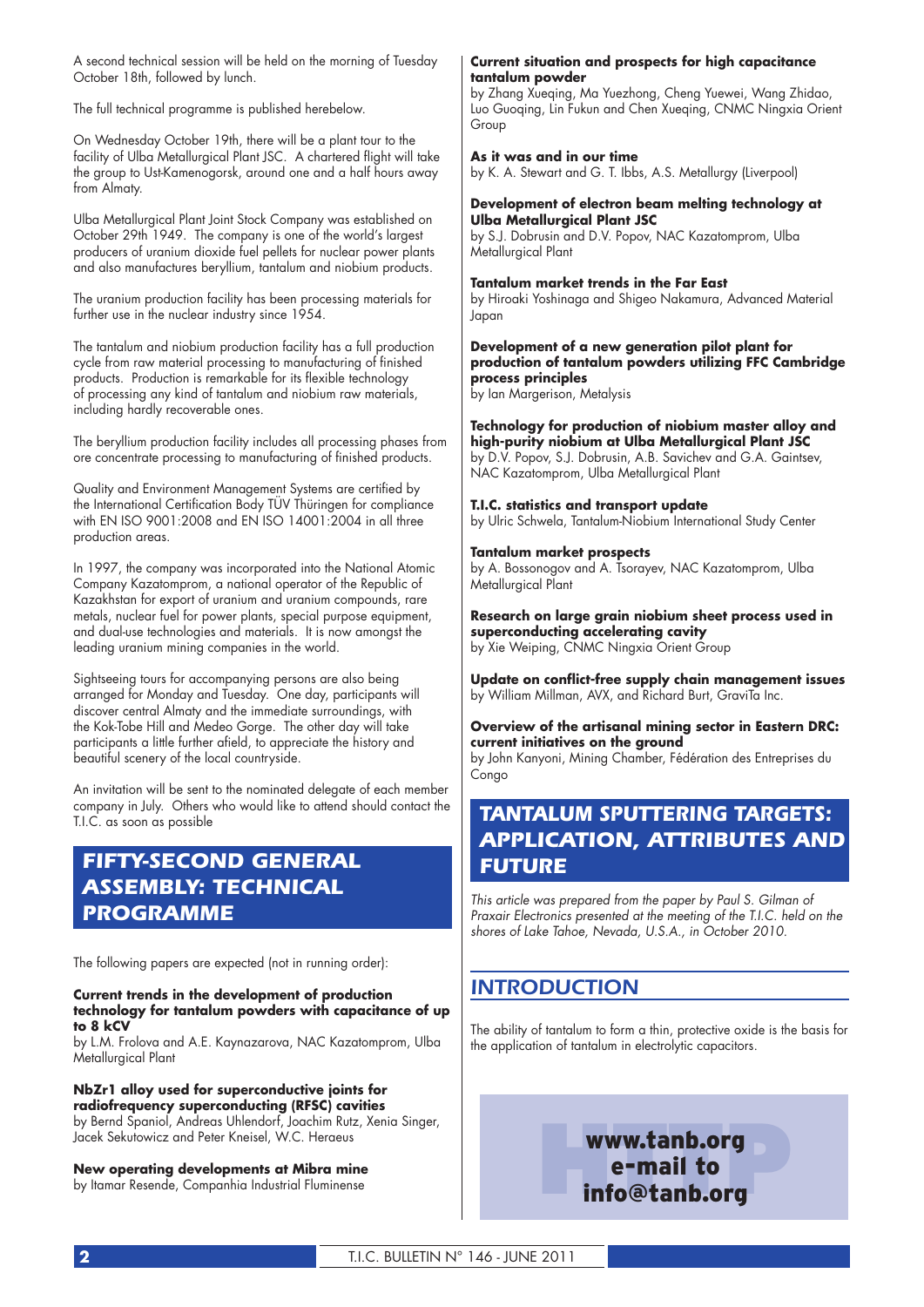The first use of tantalum in microelectronics was in the formation of discrete thin film capacitors. Early tantalum depositions utilized evaporation, but by the end of the 1960s physical vapor deposition, i.e. sputtering, was the preferred method of thin film deposition. Physical vapor deposition relies on ionized argon atoms to mechanically knock off metallic atoms from a material source called a target. The target atoms subsequently deposit on the required substrate. In magnetron sputtering, a magnetic field increases ion density by focusing secondary electrons which increases the sputter rate and allows the plasma to be sustained at a lower pressure (see Figure 1). The progression of tantalum usage in microelectronics from discrete components to ink jet printer heads to the importance as a barrier for copper interconnects will be discussed. Also the attributes required in tantalum sputtering targets will be discussed.



*Figure 1: Magnetron sputtering: ionized Ar (+) atoms mechanically knock target* atoms off. The target atoms deposit on the substrate. The applied magnetic field *increases ion density by focusing the secondary electrons.*

## *THERMAL INK JET PRINTER HEADS*

Thermal ink jet printer heads, which were introduced around 1980, are manufactured using thin film integrated circuit manufacturing, providing a boost in the use of tantalum and tantalum based sputtering targets. Utilizing integrated circuit manufacturing technologies, a thin film resistor is used to rapidly heat a thin film layer of ink at a power density of approximately 1.28E9 watts/m2. A minuscule fraction of ink is vaporized to form an expanding bubble that ejects a droplet of ink (see Figure 2). The resistor of choice is TaAl. Since the high temperature ink tends to cavitate parts of the device, a tantalum anti-cavitation film is used to protect the device from the ink.



## *COPPER METALLIZATION*

A big jump in the use of tantalum thin films in leading edge IC manufacturing occurred with the introduction of copper metallization. The techniques of photoresist masking and plasma etching cannot be used to pattern copper because copper does not form the volatile compounds required for low temperature plasma etching. Typically a Damascene process is used in copper where the underlying silicon oxide insulating layer is patterned with open trenches where the conductor should be (see Figure 3). A barrier film must completely isolate the copper while providing high conductivity. If the barrier film is excessively thick, the high conductivity benefit of the copper interconnects is lost.





Figure 3: Copper metallization using a Damascene process where the underlying *silicon oxide insulating layer is patterned with open trenches where the conductor should be followed by barrier and copper metallization (from IBM)*

Given the copper metallization scheme described above, the barrier deposition must have good step coverage and reduced overhang at the via/trench openings. To achieve this, OEMs have engineered PVD tools that utilize ionized PVD controlling the directionality of the ionized metal by wafer bias. Also the directionality of the argon ions causes re-sputtering of material from the top and bottom of the feature. The directional sputtering is achieved by source design and the use of RF power. The required step coverage can be achieved by using conventional planar tantalum sputtering targets or hallow cathode magnetron targets where sputtering takes place in the internal surface of the target.

*Figure 2: Thermal ink jet printer head (from HP)*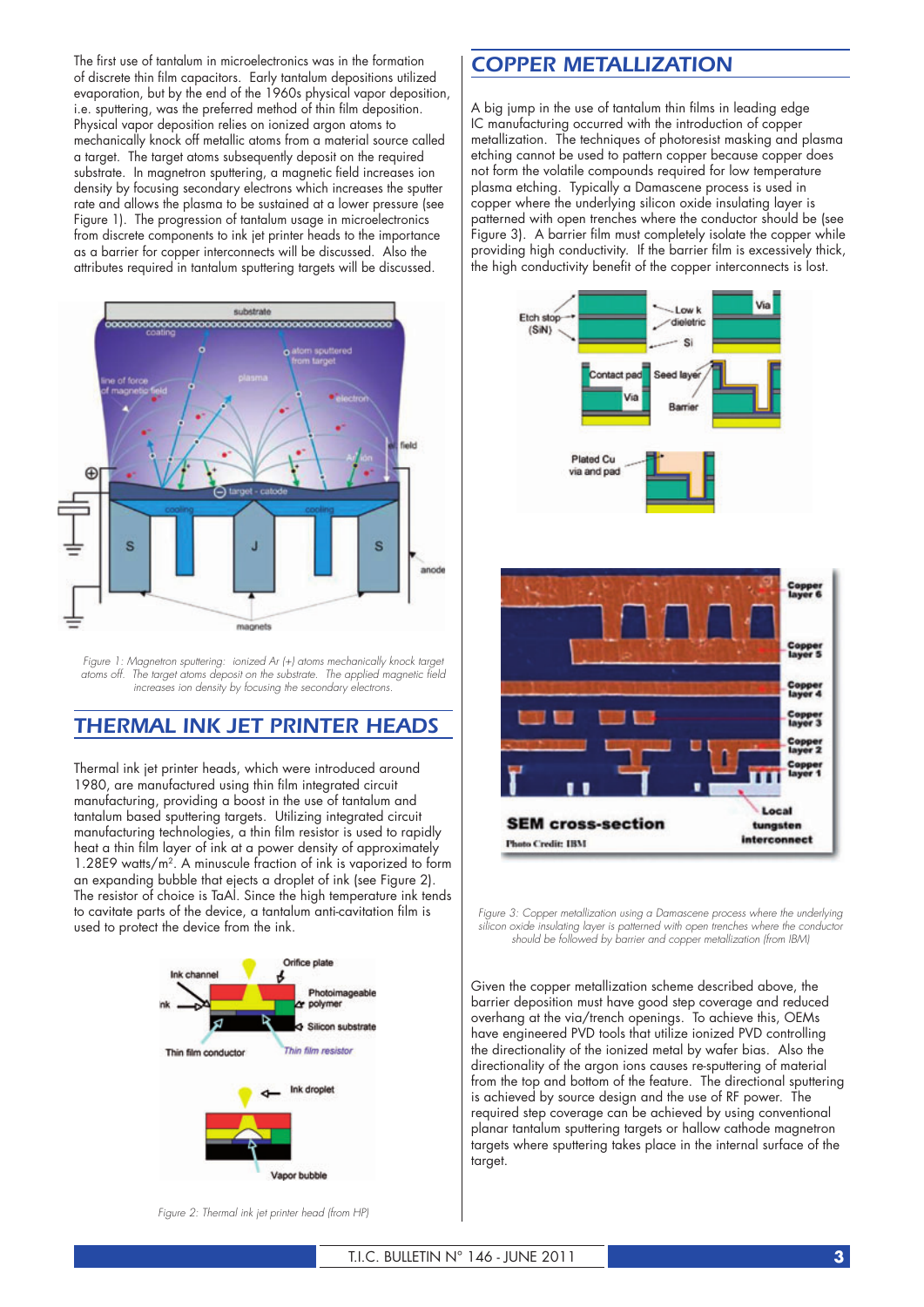For sub 0.10 µm copper integrated circuits a tantalum and tantalum nitride PVD barrier has various benefits, including good copper diffusion and good adhesion to the dielectric and copper. Tantalum nitride is a good diffusion barrier to fluorine as pure tantalum reacts with fluorine. Fluorinated dielectrics aid miniaturization by reducing the dielectric constant. Finally, tantalum acts as a nucleation layer for copper, enabling a (111) orientation which is critical for reliability. Advanced PVD barrier tools are required to form a TaTaN barrier structure. Also redeposition of the sputtered material is minimized, which is critical for maintaining low particle levels. The nitrogen concentrations at the dielectric and copper interfaces can also be tuned. A transmission electron microscopy image of Ta(N) step coverage is shown in Figure 4.



*Figure 4: TEM cross-section of SIP Ta(N)/SIP Cu step coverage (Chin, Yao, Ding, Fu & Chen Applied Materials)*

Given the sophistication of the PVD tools used to deposit advance copper interconnects, i.e. high aspect ratio step coverage, reduced particles and high throughputs, tantalum target metallurgy can greatly affect sputtering target performance. Fundamentally a sputtering target should have a consistent and uniform crystallographic texture minimizing areas of different textures (called texture banding), and gradual changes in texture (called texture gradients). The complexity of achieving a uniform and consistent crystallographic texture results from the use of electron beam melting necessary to purify tantalum to a level required for electronic applications, typically > 3N5, resulting in a billet whose microstructure consists of a few large grains. Combine this with the body centered cubic structure of tantalum which limits the available slip systems, it has been difficult to generate a tantalum microstructure that has a consistent and uniform texture devoid of texture banding and gradients. Fortunately great progress has been made in creating tantalum target metallurgy that is free of texture banding and gradients (see Figure 5). One example of this is AdvanTage™ (TM of Praxair) Tantalum sputtering targets which are texture band free having a uniform microstructure. This correlates to consistent through life sputtering performance and improved early life stability in thin film properties (see Figure 6). AdvanTage Tantalum allows targets

to achieve full target life without drifting out of specification as the target approaches its useful life. Figure 7 shows that a tantalum nitride/tantalum film processed using an AdvanTage Ta sputtering target maintains critical thin film uniformity, while a traditionally processed target drifts to high thin film uniformity.



1<sup>st</sup> generation



2<sup>nd</sup> generation



 $3<sup>rd</sup>$  generation

*Figure 5: Tantalum sputtering targets showing improvement in texture banding*

# **HTTP** www.tanb.org e-mail to info@tanb.org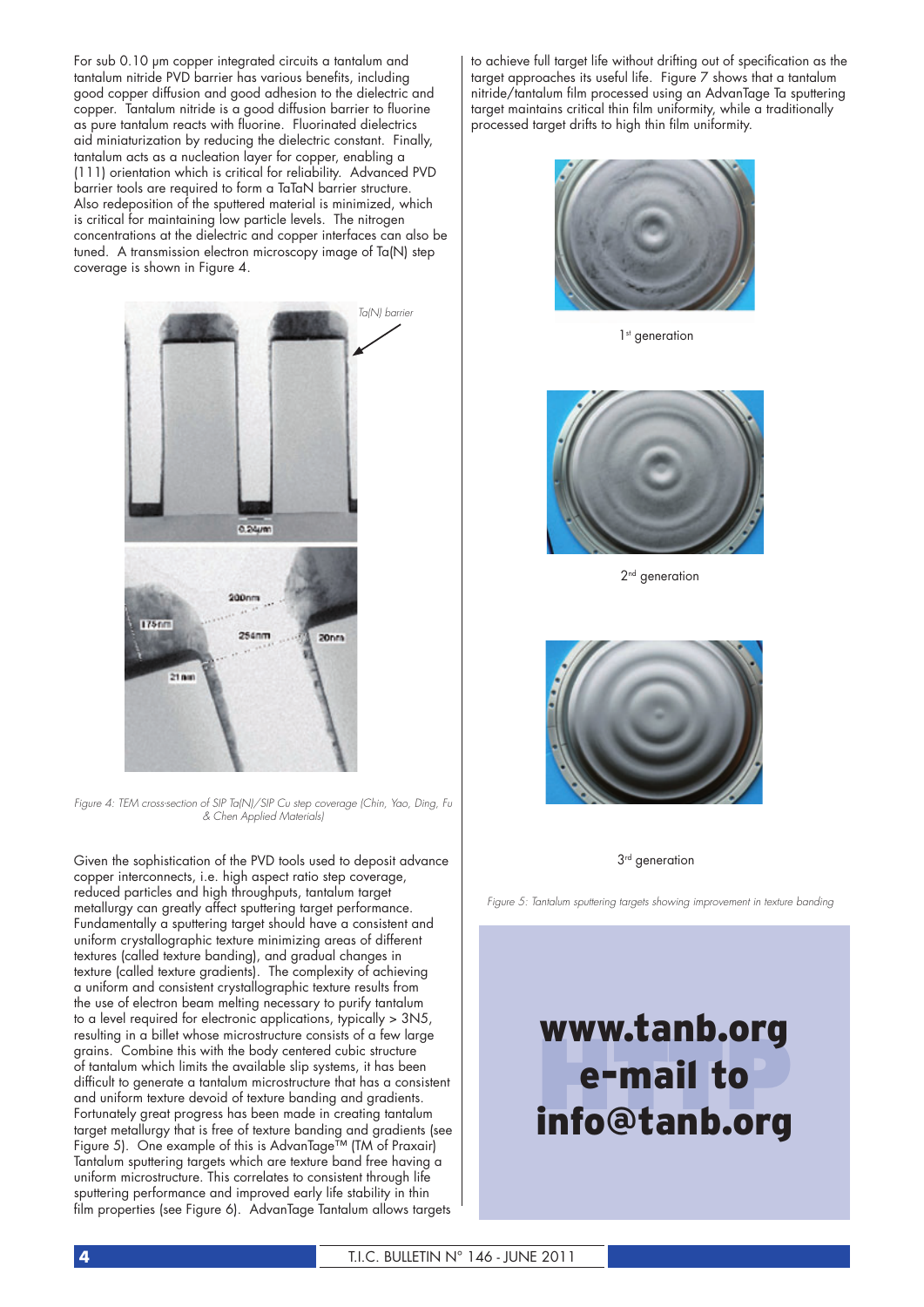

*Figure 6: Color coded orientations in Electron Back Scattered Diffraction (EBSD) image demonstrate degree of texture banding. AdvanTage™ Tantalum target is texture band free (from Praxair)*



*Figure 7: Tantalum 300 mm SIP Rs uniformity comparison for a TaN/Ta bilayer film. AdvanTage™ Ta shows consistent thin fi lm uniformity throughout target life.*

## *TSVS*

A developing application for copper metallization is for throughsilicon via (TSV) 3D integration (From Applied Materials Silicon Technologies Because Innovation Matters™). The goal of 3D integration of chips is to fabricate semiconductor devices that are faster, cheaper and smaller. Most recently 3D integration was engineered by miniaturization of circuits and components using wire bond and flip-chip stacking. Wire bonding can have inductive losses which erode device performance. One method of improvement is using TSVs. Fundamentally two or more vertically stacked chips are joined by vertical interconnects running through the stack and functioning as components of the IC. Stacking and the connecting die enable high performance devices to be made from components fabricated at non-leading edge geometries. The PVD barrier of copper TSVs is complex and expensive. Homogeneous TSVs utilize a Via Last approach in that the TSV is formed after the chip is made and is used to stack like chips. Potential applications included DRAMS. Heterogeneous TSVs use a more complex Via First approach in that the TSV is formed during the front end processing of the device. Via First is used to integrate different devices such as memory chips with logic chips (see Figure 8).



High Density Storage, High Speed 3D DRAM, High Performance 3D SIP



*Figure 8: Through-Silicon Via 3D integration. Top: homogeneous TSV - Via Last for stacking of like chips. Bottom: heterogeneous TSV - Via First for 3D integration of different chips (from INTEL)*

# *TFT-LCD*

Another example of the expanding use of copper metallization is in thin film LCD flat panel displays. These interconnects are used for pixel creation and color formation via the color filter. The low resistivity of copper, approximately 60% less than traditional aluminum interconnects, enables transmission of media signals across entire large-area LCD screens without noise, creating sharp images with virtually no distortion or display jitters. The large targets used for TFT-LCD have typically been planar, but large rotary targets are beginning to be used because of their high efficiencies regarding material utilization (see Figure 9). So far, for TFT-LCDs, the barrier of choice for copper metallization is titanium.



*Figure 9: Example of a rotary sputtering target that can be used for a large area Thin Film Technology - Liquid Crystal Display (TFT-LCD)*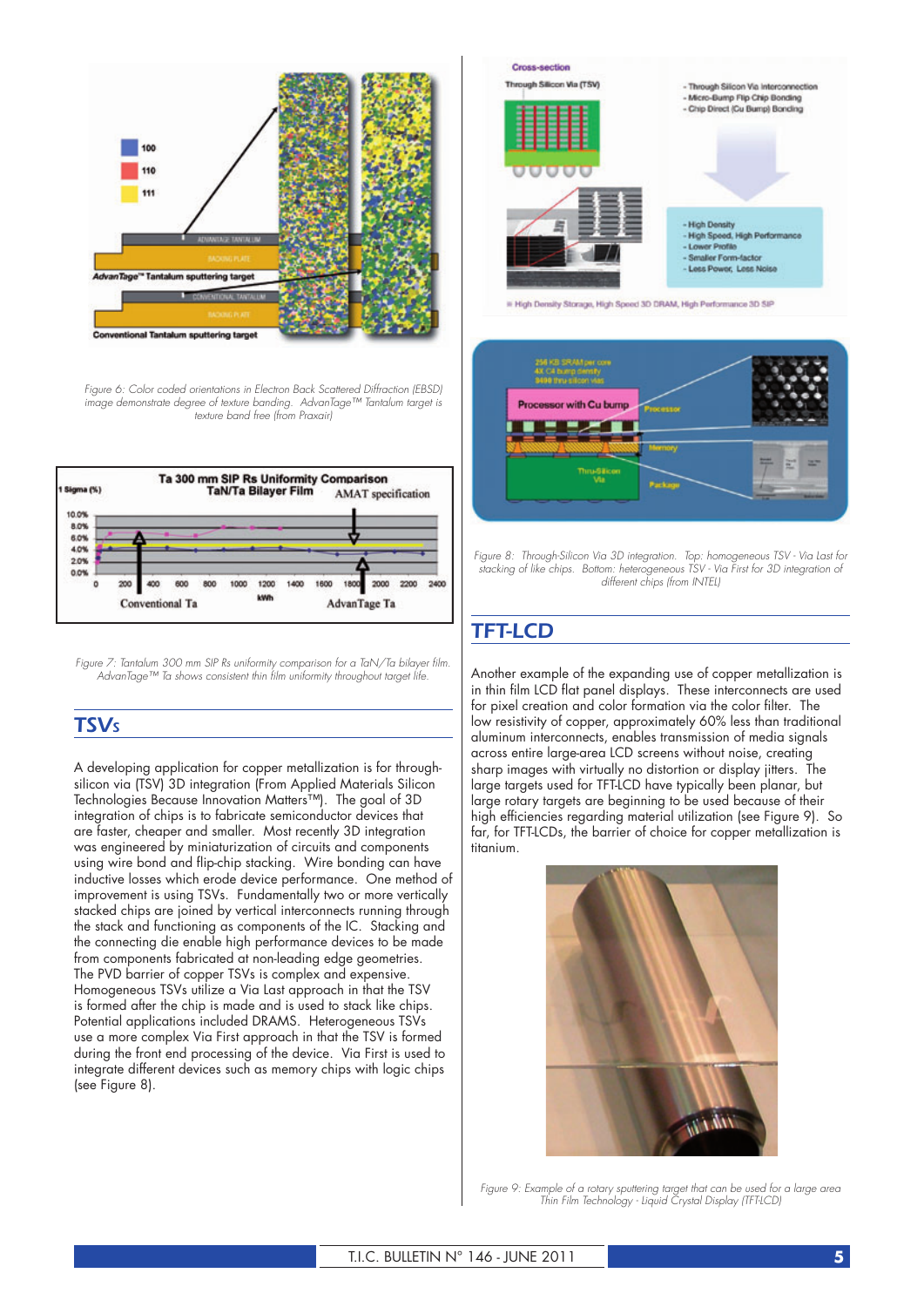# *PRODUCTION OF SUPERCONDUCTING NIOBIUM MATERIALS AT TVEL CORPORATION*

This article was prepared from a paper presented by M.Y. Shlyakhov at the meeting of the T.I.C. held in Nevada, U.S.A., in October 2010. The paper was written by V.V. Rozhdestvenskiy, V.I. Kalantyr, V.N. Kazantsev, M.Y. Shlyakhov (JSC TVEL), A.E. Vorobieva, V.A. Drobishev (Bochvar Institut) and K.M. Abramushin (JSC ChMP)

## **Introduction**

In 2008, JSC TVEL started a new production facility of low temperature superconductors at JSC Chepetsky Mechanical Plant (ChMP) to supply NbTi and Nb<sub>3</sub>Sn strands for the International Thermonuclear Experimental Reactor (ITER). The facility includes large ingot production of Nb, NbTi and tin bronze alloys, fabrication of component parts (rods, tubes) and superconductor strands.

## **About TVEL**

The core business of TVEL is nuclear fuel production. Joint Stock Company TVEL is one of the world key manufacturers of nuclear fuel. TVEL-labeled fuel feeds 74 commercial (17% of the global market) and 30 research reactors in 17 countries worldwide (see Figure 1). TVEL integrates large Russian enterprises specializing in nuclear fuel fabrication, supplies, scientific and engineering support to nuclear power plants (NPPs) in Russia and in foreign countries. TVEL enterprises produce nuclear fuel for different types of commercial, research and transport reactors. The end product - fuel assemblies (see Figure 2) - is manufactured at JSC Mashinostroitelny Zavod and JSC Novosibirsk Chemical Concentrates Plant. JSC Chepetsky Mechanical Plant is responsible for producing structural materials and zirconium alloy components of fuel.



Figure 1



Figure 2

## **About Chepetsky Mechanical Plant**

Joint Stock Company Chepetsky Mechanical Plant is located in Glazov, which is situated in the center of Russia, in the north of the Udmurt Republic, 1000 kilometers from Moscow. JSC Chepetsky Mechanical Plant is the only facility in Russia which produces zirconium and zirconium alloy items.

Production of zirconium, zirconium alloy items and zirconiumbased chemical compounds are the main activities of the enterprise (see Figures 3, 4 and 5). Additionally the plant reprocesses all types of natural uranium raw materials, produces depleted uranium-based items to generate uranium tetrafluoride. The enterprise manufactures fuel channels for the Russian NPPs with RBMK reactors, metal calcium and metal calcium alloy items.



Figure 3



Figure 4



Figure 5

## **About ITER**

Progress in High Energy Physics and Fusion relies on the successful outcome of currently existing projects such as LHC and ITERi . The magnet systems of each facility consume around 1000 tons of superconductors.

ITER is a unique international project. ITER members are: the U.S.A., the European Union (via EURATOM), Japan, China,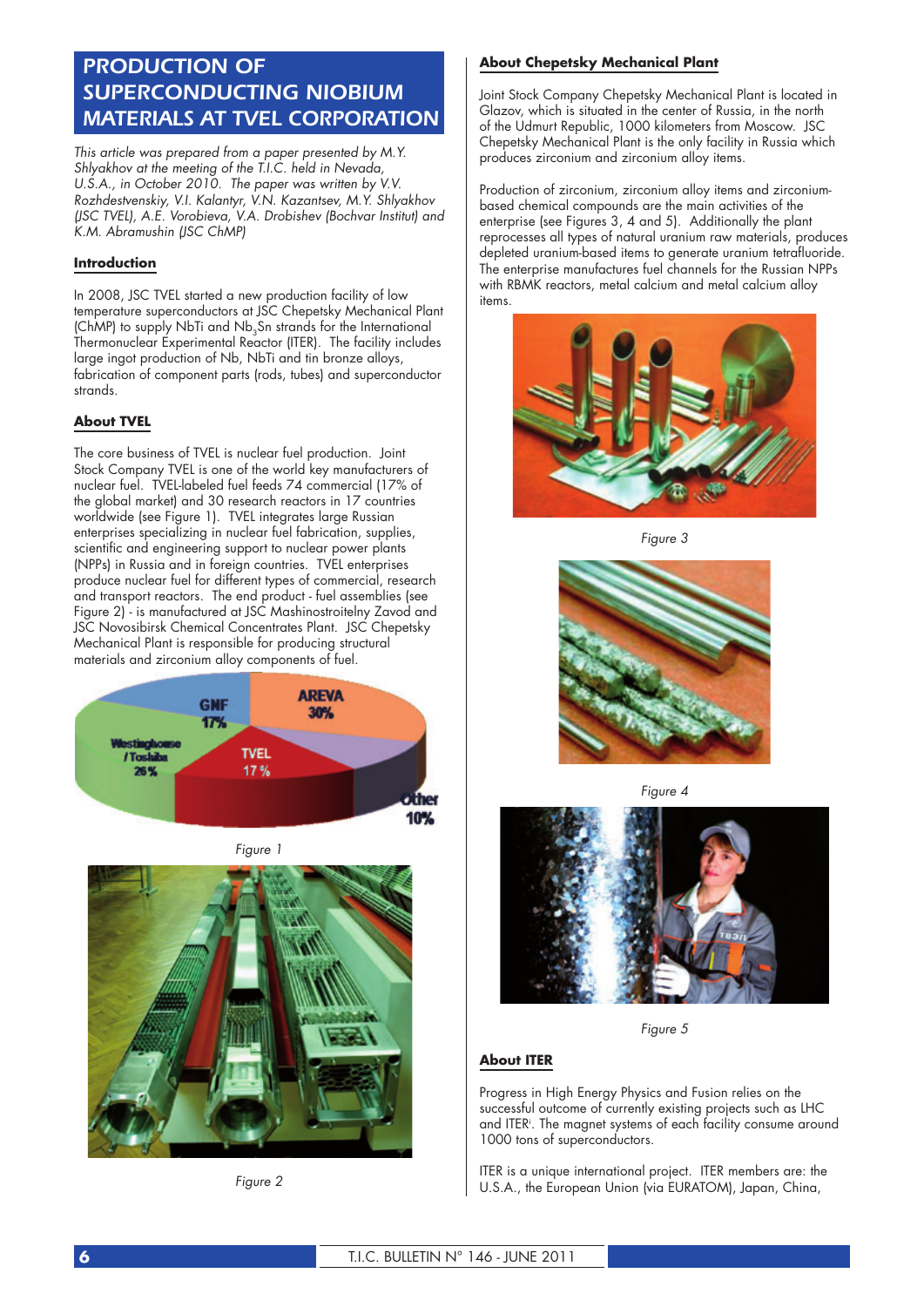the Republic of Korea, Russia and India. Together, these nations represent over half of the world's population.

ITER is a large-scale scientific experiment that aims to demonstrate that it is possible to produce commercial energy from fusion. In Moscow, on June 28th 2005, high representatives of the ITER members unanimously agreed on the site proposed by the European Union: the ITER installation would be built at Cadarache, near Aix-en-Provence, in Southern France.

The scientific goal of the ITER project is to deliver ten times the power it consumes. From 50 MW of input power, the ITER machine is designed to produce 500 MW of fusion power - the first of all fusion experiments to produce net energy.

The main commercial applications of superconductivity are concentrated in the field of medical diagnostic and scientific research instruments such as NMR spectrometers, research thermonuclear reactors and high field magnets. Almost all of these applications involve low temperature superconductors (LTS). Practically, the choice of low temperature superconductors is limited to  $Nb<sub>3</sub>Sn$  and NbTi wires. Without superconducting technology most of these applications would not be viable.

Many experts believe the future development of superconducting technology is closely related to the electric power industryii. The high power density and electrical efficiency of superconductor wire result in compact, powerful devices and systems that are more reliable, efficient, and environmentally friendly. More than fifty demonstrations and prototypes of superconducting power equipment have been successfully carried out worldwide. Most of them use high temperature materials (HTS):

- HTS cables, fault current limiters, transformers and SMES to eliminate grid congestion by increasing the power bandwidth of existing grid networks.
- HTS motors and generators for industrial, utility and maritime propulsion systems.

Although several HTS projects are underway in the Russian Federation<sup>iii</sup>, LTS projects still remain dominant there. The main driving factor for the development of LTS in Russia is the participation in the ITER project.

Superconductor technology of NbTi and Nb<sub>3</sub>Sn strands for ITER was developed by JSC VNIINM (Bochvar Institute for Organic Materials, Moscow).

## **About VNIINM**

JSC VNIINM is a big scientific center in Russia in the field of material science and physics of metals. VNIINM performs research in nuclear power reactor fuel, spent fuel reprocessing and waste management, material science of fissionable and reactor structural materials, metallurgy and superconductor materials.

The ITER members announced an international tender for the production of  $Nb<sub>3</sub>Sn$  superconducting materials. Over 15 companies applied but only 6 coped with the task. VNIINM was one of them. VNIINM has produced a pilot lot of NbTi and Nb<sub>3</sub>Sn strands under ITER specifications. Several tests were performed in different labs to check the quality of these strands. As a result of these tests Russia was allowed to produce over 200 tons of Nb<sub>3</sub>Sn and NbTi superconductors for ITER.

To meet the obligations of the Russian Federation under the ITER project, the Ministry of Atomic Energy decided to create a superconductor production at Chepetsky Mechanical Plant. ChMP already had relevant experience and specialists and was partially equipped.

At the next stage VNIINM issued the basic and specified versions

of the feasibility report. With the financial support of the Russian Federation, TVEL conducted a number of tenders for the delivery of equipment: over 100 unique systems manufactured by leading companies of the United States, Germany, France, Austria and Italy.

It should be noted that the required level of superconductor parameters has been toughened twice by ITER administration. This required the constant improvement of production technologies. Therefore the requirement of  $J_{nc} > 800$  A/mm<sup>2</sup> (at 12 T, 4.2K) assumes the attaining of critical current density in  $Nb<sub>3</sub>Sn$  phase higher than 2670 A/mm<sup>2</sup>, which is not a trivial task. This task was solved as JSC ChMP has close ties with the developer of the superconductor technology, JSC VNIINM. Under the supervision of VNIINM, ChMP issued the first big lot of Nb<sub>3</sub>Sn superconductor strands by 'bronze' technology in 2007 (see Figure 6).



Figure 6

Two well established technologies are generally used for the production of Nb<sub>3</sub>Sn strands - the so-called bronze process and the internal tin process. Due to some peculiar differences in these methods the process of optimization could be different, but principal approaches have a lot in common. Critical currents in the Nb<sub>2</sub>Sn strand depend on the volume fraction of the superconducting phase and the pinning of the magnetic flux vortices on lattice defects, the critical temperature  $(T_c)$ , and the upper critical field  $(B_{c2})$ . The key advantage of the bronze method is that the extrusion of a large composite billet is possible at the initial stage of deformation. Good metallurgical bonding of all elements of the composite billet is guaranteed. But the coprocessing of the bronze matrix and the niobium filaments during all steps of the manufacture requires numerous intermediate annealing steps due to the high rate of deformation hardening and consequent limited ductility of the Sn rich bronze.

The objectives of R&D for NbTi multifilamentary strands performed by VNIINM were to develop NbTi strands with high critical current density  $\downarrow$ , low losses and high wire uniformity. For mass production it is also very important to have a technology that is capable of producing long piece lengths with greater yields.

One of the crucial problems was to avoid significant filament sausaging (the variation in filament diameter along the length of the wire). The most important factor influencing sausaging was the formation of brittle Cu-Nb-Ti intermetallic inclusions at the superconductor-Cu interface. These inclusions do not deform uniformly with the filament during wire drawing, leading to filament sausaging. Introduction of an Nb diffusion barrier was used to prevent intermetallic formation.

As a result of these efforts, a kind of national record was established: the length of one Nb<sub>3</sub>Sn superconductor strand was 18 km - thereby proving that the technology was efficient.

In 2008 representatives of the ITER Organization visited the Chepetsky Mechanical Plant and got acquainted with all the preparatory work to set up a production facility for mass